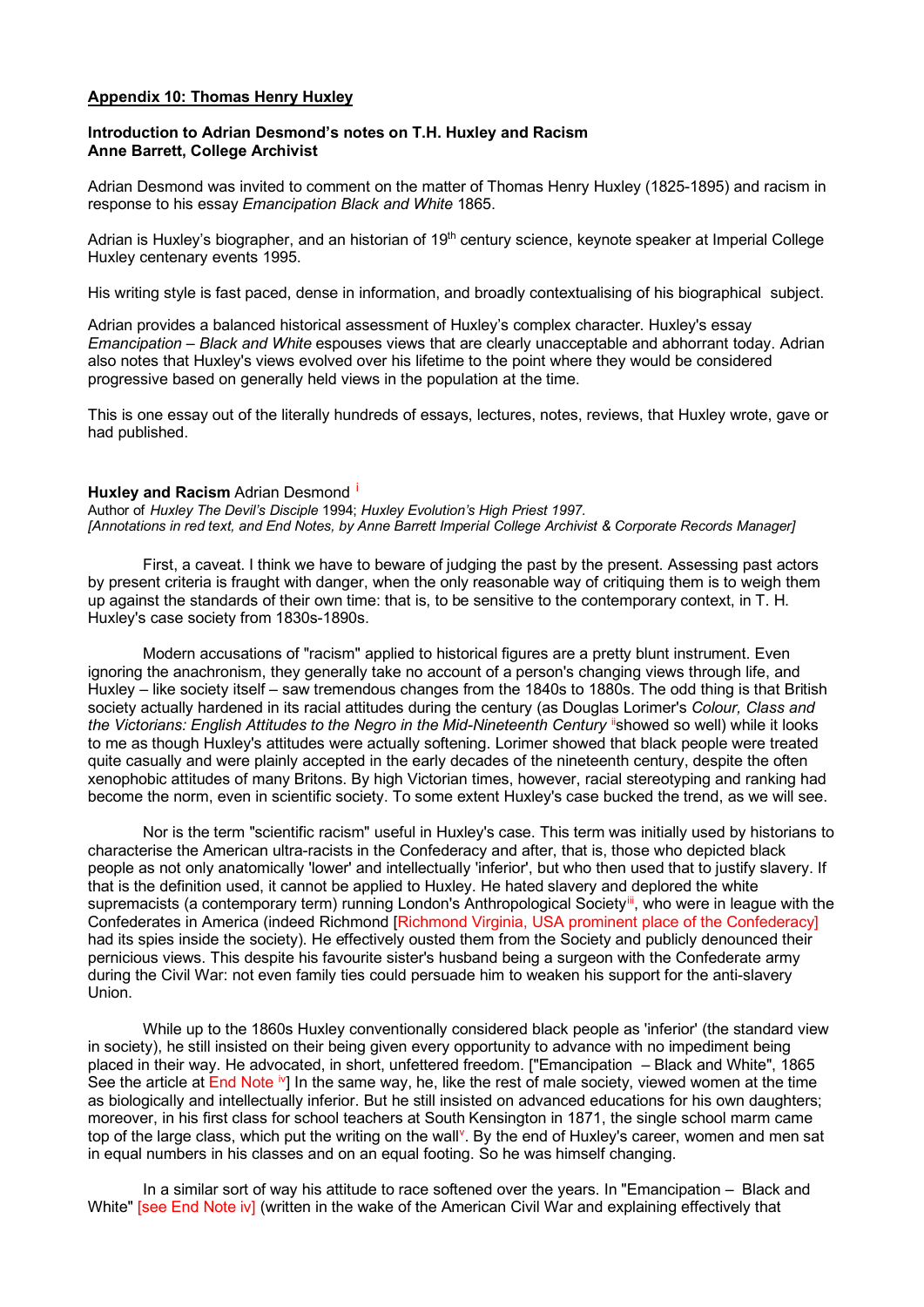abolition would change nothing in nature) Huxley, though an abolitionist, made what today would be considered his most defamatory off-hand remarks:

It may be quite true that some negroes are better than some white men; but no rational man, cognisant of the facts, believes that the average negro is the equal, still less the superior, of the average white man. And, if this be true, it is simply incredible that, when all his disabilities are removed, and our prognathous relative has a fair field and no favour, as well as no oppressor, he will be able to compete successfully with his bigger-brained and smaller-jawed rival, in a contest which is to be carried on by thoughts and not by bites. The highest places in the hierarchy of civilisation will assuredly not be within the reach of our dusky cousins, though it is by no means necessary that they should be restricted to the lowest. But whatever the position of stable equilibrium into which the laws of social gravitation may bring the negro, all responsibility for the result will henceforward lie between Nature and him.

But taking on the slavery-supporting white supremacists in the Anthropological Society was also forcing him to dive deep into ethnological studies, and it had an effect. Among the key documents on human 'race' were Huxley's 1867 lectures to the Birmingham and Midland Institute, "On the Character, Distribution, and Origin of the Principal Modifications of Mankind". The old doyen of Huxley studies, Cyril Bibby in the 1950s, was probably the first to identify the reports of these talks by Huxley in the *Birmingham Daily Post*. But Bibby's one-sided summary of their contents was avowedly designed to exonerate Huxley from any charge of racism. Bibby was rather over-zealous in his cherry-picking when he wrote : "By this time his (Huxley's) studies had quite convinced him that there were no grounds for believing that Europeans were biologically superior to Africans or that primitive peoples were constitutionally incapable of cultural advancement, and he went straight to the sexual centre of racial prejudice by arguing that miscegenation was harmful only where social conditions made it so." (Bibby, *Scientist Extraordinary*, 61[vi\)](#page-3-1) These newspaper reports are little known; indeed, no one else to my knowledge has subsequently read them: Huxley studies tend to be largely derivative, and Bibby's account has been accepted uncritically; one can still find online efforts to exonnerate Huxley using Bibby's summary without examining his source ("Emancipation: Gender and Race", [http://aleph0.clarku.edu/huxley/guide18.html\)](http://aleph0.clarku.edu/huxley/guide18.html),<sup>[vii](#page-3-2)</sup> leaving the impression that Huxley had suddenly leapt forward a century-and-a-half in his liberated views. In truth Huxley's partial emancipation was a far more complex, conflicted and time-worn affair. These crucial *Birmingham Daily Post* sources actually show that Huxley was primarily countering the "audacity of ignorance" of the pro-slavery Anthropologicals (with whom he was engaged in a furious battle at this time). He trashed their views that the black man's hands and feet were peculiar, indeed that he "could not hold himself properly upright". He scorched their "ridiculous" views that blacks were a separate species, making hybridism with whites impossible, or that they were 'unimprovable' (in terms of civilization), and concluded that the "higher races in dealing with the lower" should act no differently than with their own kind, damning slavery (which drew the audience's applause). But notice he is still talking of "higher" and "lower" races: there is none of the egalitarianism tacitly implied by Bibby, who seems to have been misled by such statements as:

what conclusion might or might not be drawn from the fact that some men were of lower organisation than others? There were not many of much interest in the way of positive conclusions; but there were some conclusions which must not be drawn, and these were quite as important. In the first place there was no shade of justification for the assertion that any existing modification of mankind now known was to be considered as an intermediate form between man and the animals next below him in the scale of the fauna of the world [as the pro-slavers insisted]. The negro was by no means the lowest type of mankind. The Australian was considerably lower in all respects. The negro was distinguished beyond everything by the crisp woolly hair. But the apes were all straight-haired, like the respectable assemblage in that lecture theatre, and in that respect the white people were a great deal more like the lower animals than the negro was. It was said that the negro had a heel which projected very much further beyond the articulation of the leg than it did in the white man, and this was often said to be one of the most common marks of his degradation. He doubted the statement; but if it was true; if there was one thing in the world that distinguished the foot of an ape from that of a man, it was that the ape had a very short heel; so that the more strenuously the white man succeeded in proving the that the negro had a very long heel, the more determinedly the white man put himself below the negro. [*Birmingham Daily Post*, 7 Aug. 1867 p3, 12 Aug. 1867, p4.]<sup>[viii](#page-3-3)</sup>

This encapsulates the tenor of Huxley's approach, and you would be hard-pressed to square it with Bibby's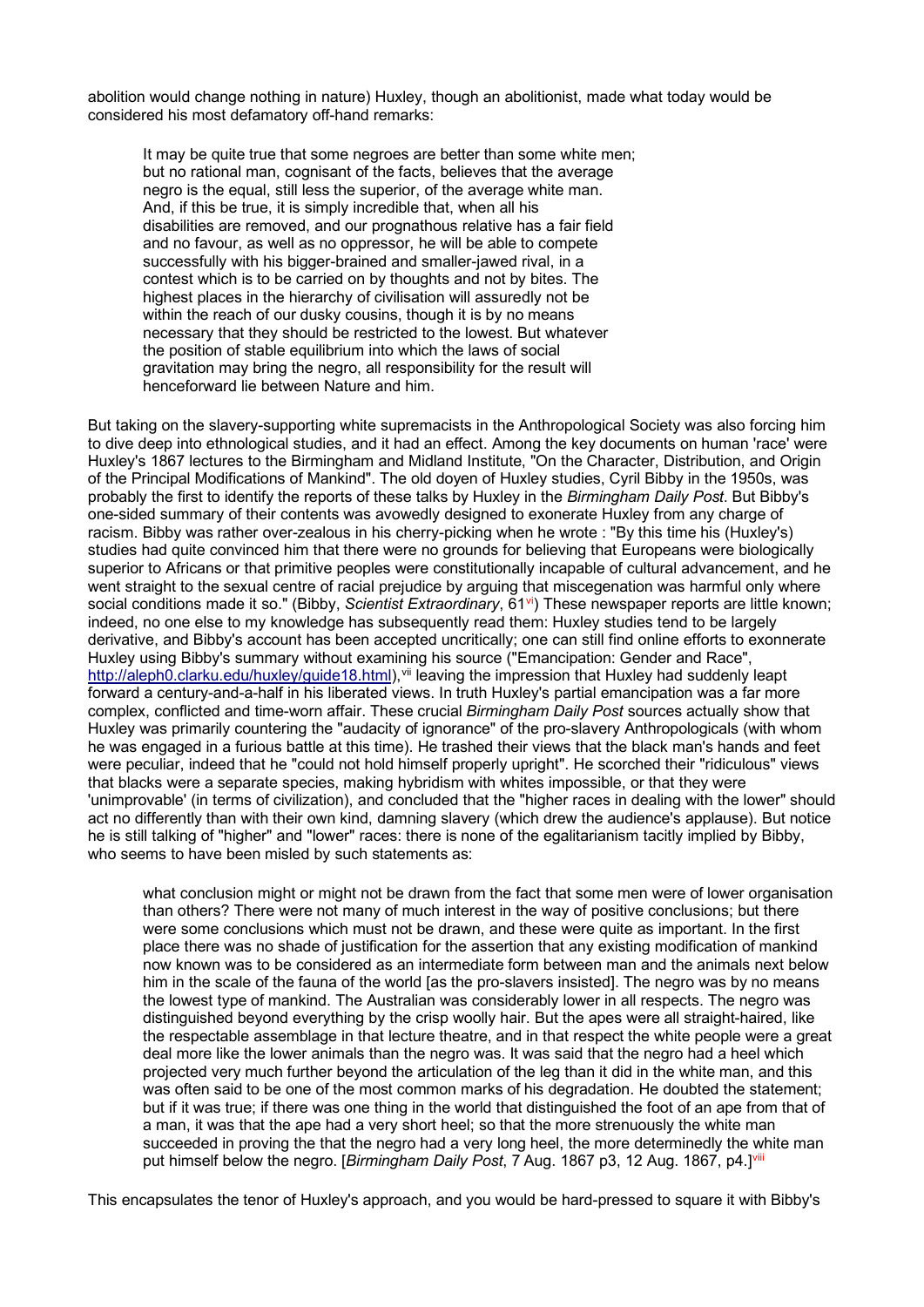'paraphrase'. Huxley was simply damning the extreme slavery ideology which made black men another species, more ape-like. But set against this, you have to appreciate that one of Huxley's principal aims in these speeches was to examine the "higher and lower organisations of particular stocks". He continually talks of "lower" human stocks or modifications. He put "Englishmen" on the highest rung with the largest brains, while in the Aborigine and "negro" "the whole organisation was lower and more brutal". The reason, of course, was that 'civilised' whites were still his evaluative yardstick, all other races falling away. This racial stereotyping was the norm of the age: every Briton accepted it (in fact in Britain I can only think of the Owenite socialists<sup>[ix](#page-3-4)</sup> in earlier decades who adopted a more egalitarian cultural relativism – no one else did). Huxley used emotive language, as was also common at the time, appealing to aesthetics, comparing, for example, the "negro" "with his dark skin, prognathous or 'snouty' face, and woolly hair," with the "beautiful fair flaxen hair" of a white maiden (notice the gender jump, which he was not the only one to resort to in comparisons). He would switch from 'other' races in the round to "the fair white, existing in the most beautiful forms, in English, Scandinavian, and German women". If the eye of the beholder saw beauty in his own 'race' (and Huxley was always partial to 'flaxen' hair), then so it was in every popular writer and scientific man of his generation.

So we have to beware of traditional Huxley literature, which has an inbuilt whitewashing tendency, almost an unconscious one. There is no egalitarianism here. And if current critiques make us look with new eyes at this old literature they have served a useful purpose. Nor does the traditional literature do justice to Huxley's motives: he was not standing up *for* the "negro", but standing up *to* the white supremacists, which was a different thing. And only a study of his political ideology – of liberalism, meritocracy, and free-market economics – can explain why, but that is another matter.

None of this is to deny, though, that he was moving. He was now overridingly using the term "stocks" rather than "races": the former because he was now thinking more in evolutionary terms rather than of static essences, and the latter partly because the discourse risked being hijacked by the white supremacists.

Three years later, in his most influential paper (1870, *Journal of the Ethnological Society of London*) "On the Geographical Distribution of the Chief Modifications of Mankind", <sup>[x](#page-3-5)</sup> Huxley simply characterised the human groups spacially by their anatomical distinctions, hoping to use this to get evolutionary clues as to their origin. In this paper there was no talk of inferiority or ranking of geographical groups. So one senses him changing through the years, becoming more sensitive and reacting to the reactionaries. By 1878 he actually thought, at least in terms of the European races, that social and political distinctions were as much responsible for racial designations as any biological difference. In the end, he admitted in *Nature*, "we knew so little about the races that it was impossible to disentangle what any particular nation was. We did on the other hand, know that there was a great deal of human nature in all kinds of men, and of social conditions which exercise an enormous influence." (*Nature, August 1878, pp 479-80.[xi](#page-3-6)*)

Conclusion. My take above is still the view of an old white male, and I have no doubt that different tacit assumptions would induce a young black female historian to see Huxley quite differently, and with equal justification. Be that as it may, from my perspective, if Huxley was guilty of something today that is popularly labelled 'racism' (defined in his case as undervaluing black people, the more so at the start of his career) it was of a less pernicious sort than that held by many of those around him. And he lost some of what we would now term racial prejudice as he advanced in years, despite many of his confrères stiffening their racial resolve.

## <span id="page-2-3"></span>**iv Full article below: EMANCIPATION--BLACK AND WHITE Author T.H. Huxley (1865.)**

Quashie's plaintive inquiry, "Am I not a man and a brother?" seems at last to have received its final reply--the recent decision of the fierce trial by battle on the other side of the Atlantic fully concurring with that long since delivered here in a more peaceful way.

<span id="page-2-0"></span><sup>&</sup>lt;sup>i</sup> Dr Adrian Desmond (1947-): studied physiology then history of science and vertebrate palaeontology at University College London, researcher: history of vertebrate palaeontology at Harvard University; PhD in the area of the Victorian-period context of Darwinian evolution. He is an Honorary Research Fellow in the Biology Department at University College London. Author of Huxley biographies: *Huxley: The Devil's Disciple.* 1994 Michael Joseph London; *Huxley: Evolution's High Priest*. 1997 Michael Joseph London

<span id="page-2-1"></span>ii *Colour*, *Class and the Victorians*: *English Attitudes to the Negro in the Mid*-*Nineteenth Century Lorimer***,** *Douglas* A. University of Leicester press 1978

<span id="page-2-2"></span>iii The Anthropological Society was founded in 1863 as a breakaway group from the Ethnological Society founded 1843. In 1871 the two societies merged to form the Anthropological Institute of Great Britain and Ireland. Became Royal Anthropological Institute of GB and Ireland in 1907.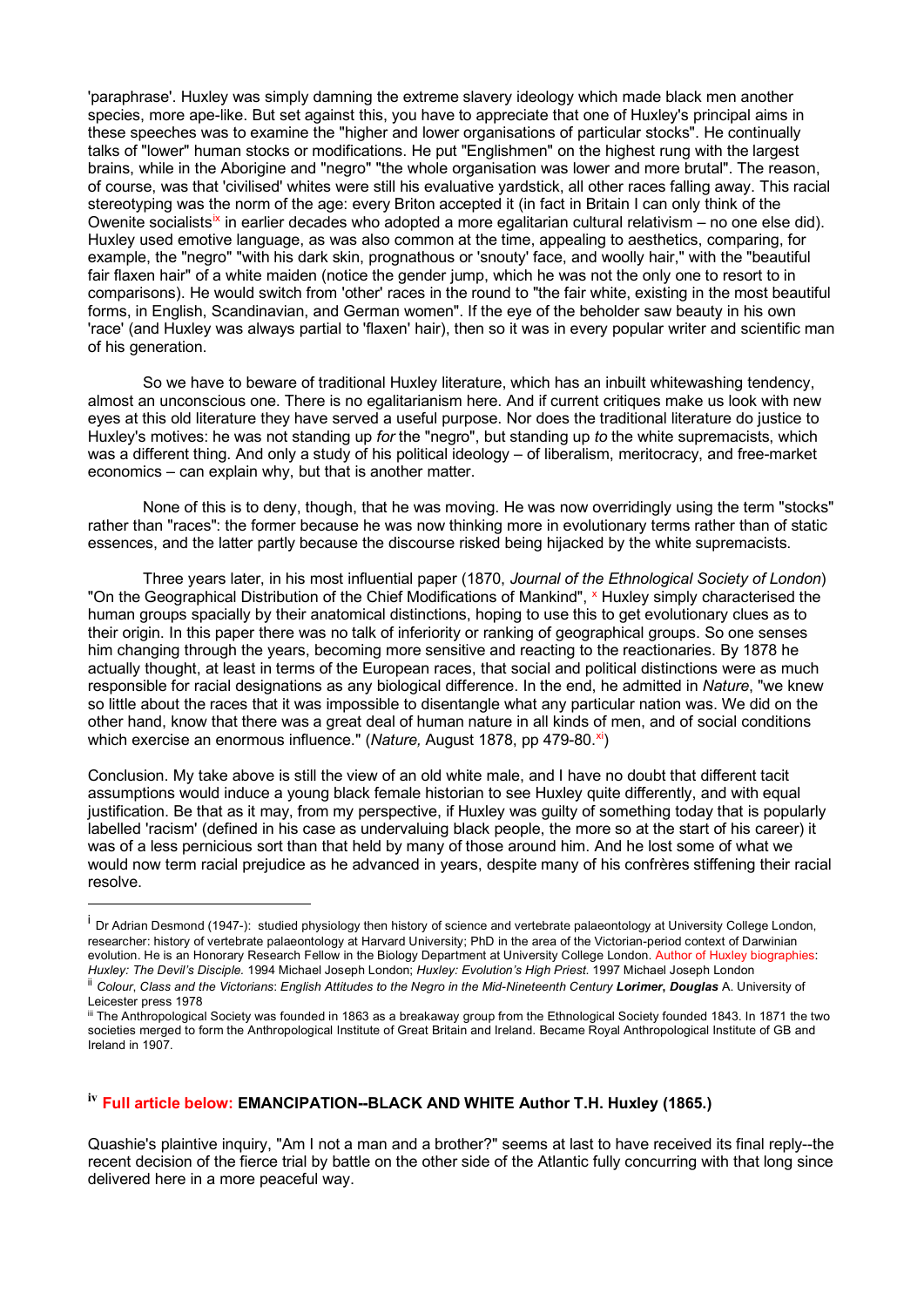The question is settled; but even those who are most thoroughly convinced that the doom is just, must see good grounds for repudiating half the arguments which have been employed by the winning side; and for doubting whether its ultimate results will embody the hopes of the victors, though they may more than realise the fears of the vanquished. It may be quite true that some negroes are better than some white men; but no rational man, cognisant of the facts, believes that the average negro is the equal, still less the superior, of the average white man. And, if this be true, it is simply incredible that, when all his disabilities are removed, and our prognathous relative has a fair field and no favour, as well as no oppressor, he will be able to compete successfully with his bigger-brained and smaller-jawed rival, in a contest which is to be carried on by thoughts and not by bites. The highest places in the hierarchy of civilisation will assuredly not be within the reach of our dusky cousins, though it is by no means necessary that they should be restricted to the lowest. But whatever the position of stable equilibrium into which the laws of social gravitation may bring the negro, all responsibility for the result will henceforward lie between Nature and him. The white man may wash his hands of it, and the Caucasian conscience be void of reproach for evermore. And this, if we look to the bottom of the matter, is the real justification for the abolition policy.

<span id="page-3-2"></span><span id="page-3-1"></span><span id="page-3-0"></span>The doctrine of equal natural rights may be an illogical delusion; emancipation may convert the slave from a well-fed animal into a pauperised man; mankind may even have to do without cotton shirts; but all these evils must be faced if the moral law, that no human being can arbitrarily dominate over another without grievous damage to his own nature, be, as many think, as readily demonstrable by experiment as any physical truth. If this be true, no slavery can be abolished without a double emancipation, and the master will benefit by freedom more than the freed-man.

<span id="page-3-6"></span><span id="page-3-5"></span><span id="page-3-4"></span><span id="page-3-3"></span>The like considerations apply to all the other questions of emancipation which are at present stirring the world--the multifarious demands that classes of mankind shall be relieved from restrictions imposed by the artifice of man, and not by the necessities of Nature. One of the most important, if not the most important, of all these, is that which daily threatens to become the "irrepressible" woman question. What social and political rights have women? What ought they to be allowed, or not allowed, to do, be, and suffer? And, as involved in, and underlying all these questions, how ought they to be educated?

There are philogynists as fanatical as any "misogynists" who, reversing our antiquated notions, bid the man look upon the woman as the higher type of humanity; who ask us to regard the female intellect as the clearer and the quicker, if not the stronger; who desire us to look up to the feminine moral sense as the purer and the nobler; and bid man abdicate his usurped sovereignty over Nature in favour of the female line. On the other hand, there are persons not to be outdone in all loyalty and just respect for womankind, but by nature hard of head and haters of delusion, however charming, who not only repudiate the new woman-worship which so many sentimentalists and some philosophers are desirous of setting up, but, carrying their audacity further, deny even the natural equality of the sexes. They assert, on the contrary, that in every excellent character, whether mental or physical, the average woman is inferior to the average man, in the sense of having that character less in quantity and lower in quality. Tell these persons of the rapid perceptions and the instinctive intellectual insight of women, and they reply that the feminine mental peculiarities, which pass under these names, are merely the outcome of a greater impressibility to the superficial aspects of things, and of the absence of that restraint upon expression which, in men, is imposed by reflection and a sense of responsibility. Talk of the passive endurance of the weaker sex, and opponents of this kind remind you that Job was a man, and that, until quite recent times, patience and long-suffering were not counted among the specially feminine virtues. Claim passionate tenderness as especially feminine, and the inquiry is made whether all the best love-poetry in existence (except, perhaps, the "Sonnets from the Portuguese ") has not been written by men; whether the song which embodies the ideal of pure and tender passion--"Adelaida "- was written by *Frau* Beethoven; whether it was the Fornarina, or Raphael, who painted the Sistine Madonna. Nay, we have known one such heretic go so far as to lay his hands upon the ark itself, so to speak, and to defend the startling paradox that, even in physical beauty, man is the superior. He admitted, indeed, that there was a brief period of early youth when it might be hard to say whether the prize should be awarded to the graceful undulations of the female figure, or the perfect balance and supple vigour of the male frame. But while our new Paris might hesitate between the youthful Bacchus and the Venus emerging from the foam, he averred that, when Venus and Bacchus had reached thirty, the point no longer admitted of a doubt; the male form having then attained its greatest nobility, while the female is far gone in decadence; and that, at this epoch, womanly beauty, so far as it is independent of grace or expression, is a question of drapery and accessories.

Supposing, however, that all these arguments have a certain foundation; admitting, for a moment, that they are comparable to those by which the inferiority of the negro to the white man may be demonstrated, are they of any value as against woman-emancipation? Do they afford us the smallest ground for refusing to educate women as well as men--to give women the same civil and political rights as men? No mistake is so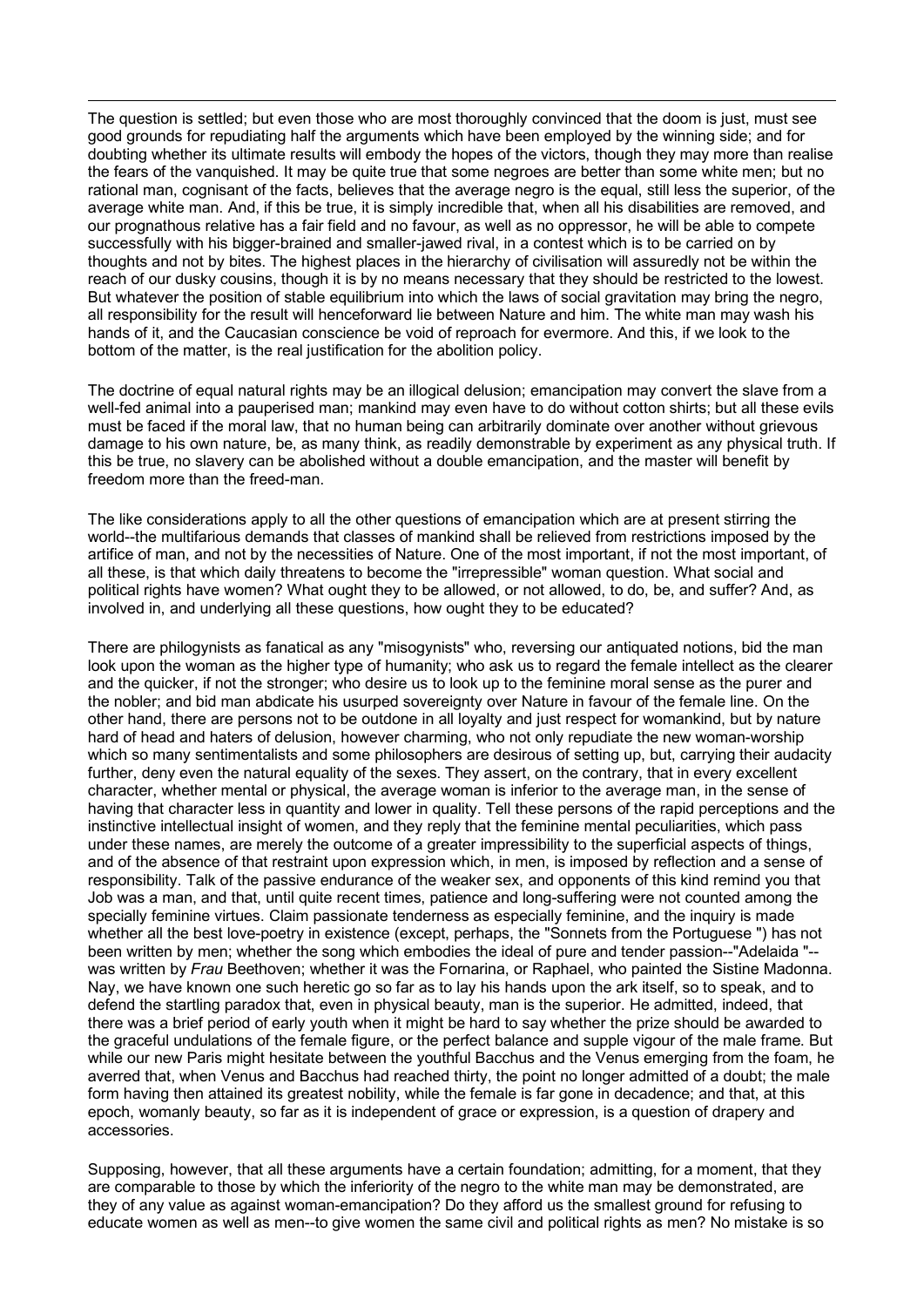commonly made by clever people as that of assuming a cause to be bad because the arguments of its supporters are, to a great extent, non-sensical. And we conceive that those who may laugh at the arguments of the extreme philogynists, may yet feel bound to work heart and soul towards the attainment of their practical ends.

As regards education, for example. Granting the alleged defects of women, is it not somewhat absurd to sanction and maintain a system of education which would seem to have been specially contrived to exaggerate all these defects?

Naturally not so firmly strung, nor so well balanced as boys, girls are in great measure debarred from the sports and physical exercises which are justly thought absolutely necessary for the full development of the vigour of the more favoured sex. Women are, by nature, more excitable than men--prone to be swept by tides of emotion, proceeding from hidden and inward, as well as from obvious and external causes; and female education does its best to weaken every physical counterpoise to this nervous mobility--tends in all ways to stimulate the emotional part of the mind and stunt the rest. We find girls naturally timid, inclined to dependence, born conservatives; and we teach them that independence is unladylike; that blind faith is the right frame of mind; and that whatever we may be permitted, and indeed encouraged, to do to our brother, our sister is to be left to the tyranny of authority and tradition. With few insignificant exceptions, girls have been educated either to be drudges, or toys, beneath man; or a sort of angels above him; the highest ideal aimed at oscillating between Clärchen and Beatrice. The possibility that the ideal of womanhood lies neither in the fair saint, nor in the fair sinner; that the female type of character is neither better nor worse than the male, but only weaker; that women are meant neither to be men's guides nor their play-things, but their comrades, their fellows, and their equals, so far as Nature puts no bar to that equality, does not seem to have entered into the minds of those who have had the conduct of the education of girls.

If the present system of female education stands self-condemned, as inherently absurd; and if that which we have just indicated is the true position of woman, what is the first step towards a better state of things? We reply, emancipate girls. Recognise the fact that they share the senses, perceptions, feelings, reasoning powers, emotions, of boys, and that the mind of the average girl is less different from that of the average boy, than the mind of one boy is from that of another; so that whatever argument justifies a given education for all boys, justifies its application to girls as well. So far from imposing artificial restrictions upon the acquirement of knowledge by women, throw every facility in their way. Let our Faustinas, if they will, toil through the whole round of

"Juristerei und Medizin, Und leider! auch Philosophie."

Let us have "sweet girl graduates" by all means. They will be none the less sweet for a little wisdom; and the "golden hair" will not curl less gracefully outside the head by reason of there being brains within. Nay, if obvious practical difficulties can be overcome, let those women who feel inclined to do so descend into the gladiatorial arena of life, not merely in the guise of *retiariae*, as heretofore, but as bold *sicariae*, breasting the open fray. Let them, if they so please, become merchants, barristers, politicians. Let them have a fair field, but let them understand, as the necessary correlative, that they are to have no favour. Let Nature alone sit high above the lists, "rain influence and judge the prize."

And the result? For our parts, though loth to prophesy, we believe it will be that of other emancipations. Women will find their place, and it will neither be that in which they have been held, nor that to which some of them aspire. Nature's old salique law will not be repealed, and no change of dynasty will be effected. The big chests, the massive brains, the vigorous muscles and stout frames of the best men will carry the day, whenever it is worth their while to contest the prizes of life with the best women. And the hardship of it is, that the very improvement of the women will lessen their chances. Better mothers will bring forth better sons, and the impetus gained by the one sex will be transmitted, in the next generation, to the other. The most Darwinian of theorists will not venture to propound the doctrine, that the physical disabilities under which women have hitherto laboured in the struggle for existence with men are likely to be removed by even the most skilfully conducted process of educational selection.

We are, indeed, fully prepared to believe that the bearing of children may, and ought, to become as free from danger and long disability to the civilised woman as it is to the savage; nor is it improbable that, as society advances towards its right organisation, motherhood will occupy a less space of woman's life than it has hitherto done. But still, unless the human species is to come to an end altogether--a consummation which can hardly be desired by even the most ardent advocate of "women's rights"--somebody must be good